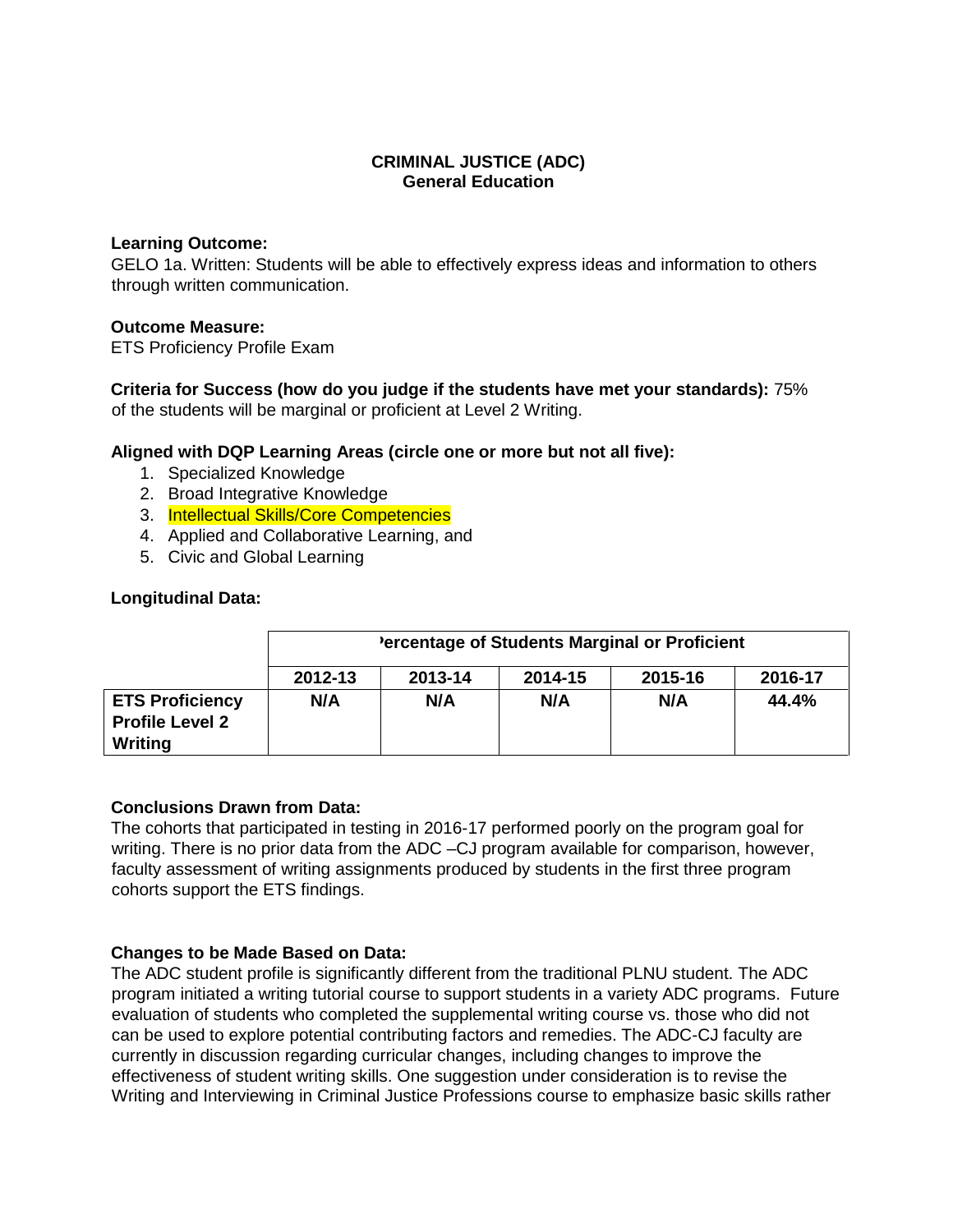than the current course content that focuses on specific report writing used within the profession.

# **Rubric Used**

No rubric. We use the ETS Proficiency Profile test results.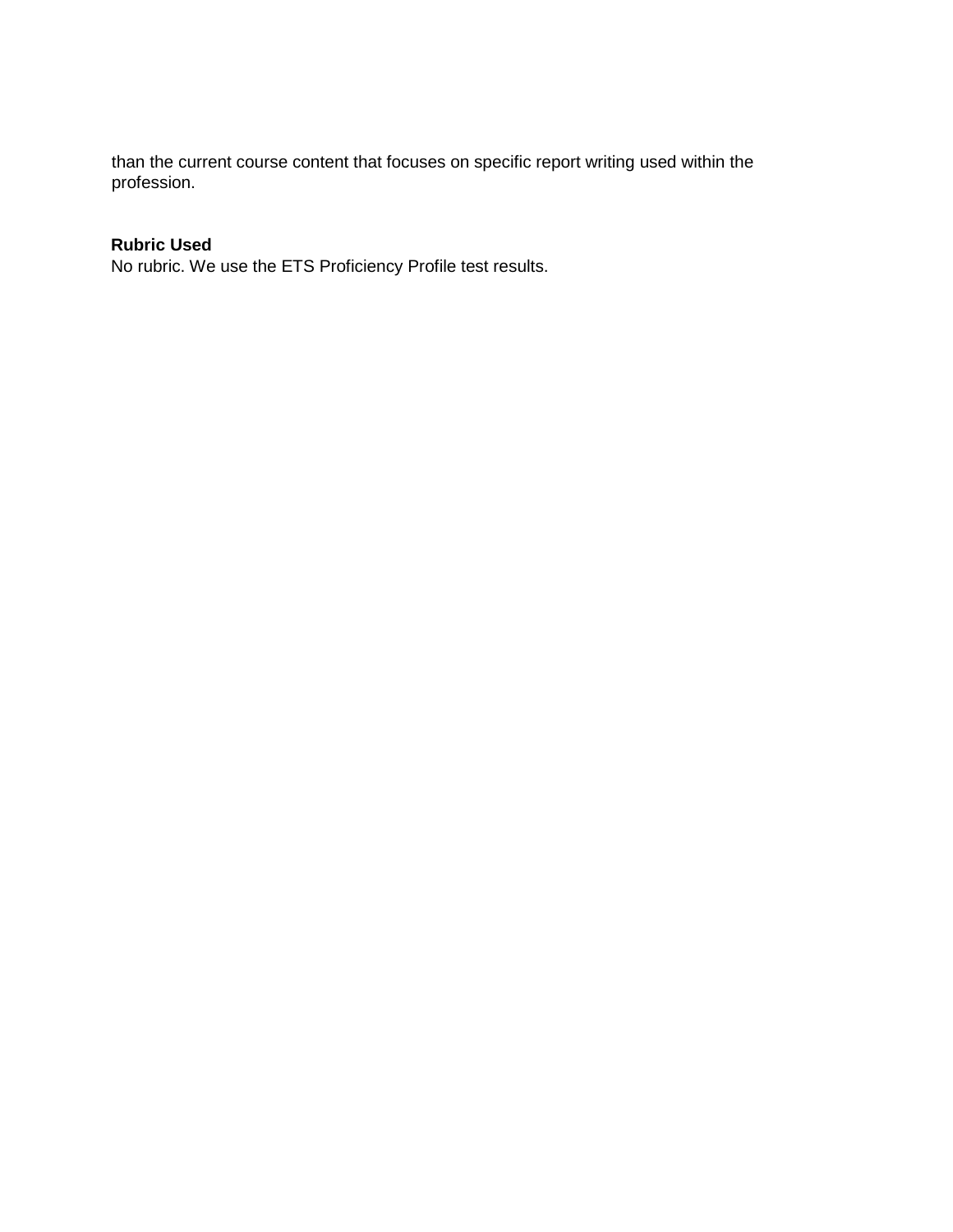#### **CRIMINAL JUSTICE (ADC) General Education**

## **Assessment Data CJ-ADC Outcome #5**

#### **Learning Outcome:**

Demonstrate written and oral communication skills needed to effectively engage in a career in criminal justice. Course Activities Evaluated: SCJ350 – Written and Oral Assignment Annually Fall Term 2 SCJ410 – Final Exam

## **Outcome Measure:**

Interview Rubric (SCJ350) Rubric (SCJ410)

## **Criteria for Success (if applicable):**

75% of the students will earn a "C" or better (SCJ350) 75% of the students will earn a "C" or better (SCJ410)

### **Longitudinal Data:**

| <b>SCJ350</b>           | Percentage of Class Earning "C" or Better |                                 |                          |                                 |  |  |
|-------------------------|-------------------------------------------|---------------------------------|--------------------------|---------------------------------|--|--|
|                         | <b>Cohort 1:</b><br><b>FA15</b>           | <b>Cohort 2:</b><br><b>SP16</b> | Cohort 3:<br><b>FA16</b> | <b>Cohort 4:</b><br><b>SP17</b> |  |  |
| <b>Written and Oral</b> |                                           |                                 |                          |                                 |  |  |
| Assignment              | 100%                                      | 100%                            | 100%                     | 100%                            |  |  |
|                         |                                           |                                 |                          |                                 |  |  |
|                         |                                           |                                 |                          |                                 |  |  |
|                         |                                           |                                 |                          |                                 |  |  |

| <b>SCJ410</b>     | Percentage of Class Earning "C" or Better |                          |                                          |  |  |
|-------------------|-------------------------------------------|--------------------------|------------------------------------------|--|--|
|                   | Cohort 1:<br><b>SU16</b>                  | Cohort 2:<br><b>FA16</b> | Cohort 3:<br><b>SU17</b><br>(after 9/17) |  |  |
| <b>Final Exam</b> | 100%                                      | 94%                      | N/A                                      |  |  |
|                   |                                           |                          |                                          |  |  |